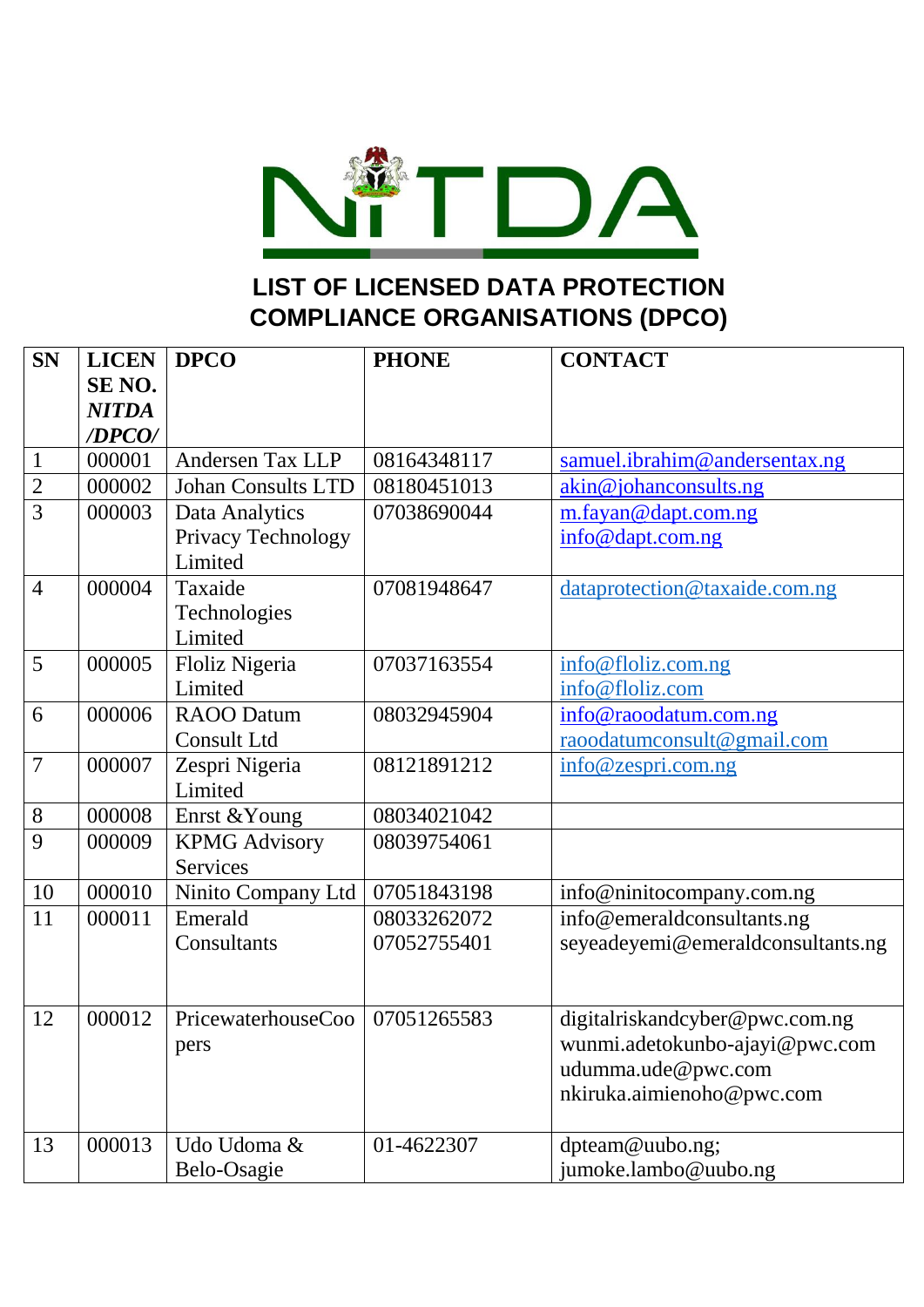| 000015<br>Pyrich Group<br>14<br>08039475265<br>info@pglnigeria.ng;<br>Limited<br>09083888880<br>info@pglnigeria.com<br>15<br>000016<br><b>GPM</b> Associates<br>08023215777<br>08037042156<br>000017<br>16<br>Olumide Babalola<br>08123567055<br>LP<br>000018<br>Deloitte & Touche<br>17<br>08059016630<br>taladenusi@deloitte.com.ng<br>18<br>info@p2enigeria.ng<br>000019<br>P2E Technologies<br>09087450013<br>Ltd.<br>08172975100<br>info@p2enigeria.com<br>19<br>000020<br>DataPro Limited<br>08033091467<br>info@datapronigeria.com.ng<br>datapron@datapronigeria.com.ng<br>09096611995,<br>08055416135<br>mikun.adeseyoju@datapronigeria.co<br>m.ng<br>20<br>000022<br><b>Rhino Niger</b><br>08169335266<br>Networks Ltd.<br>21<br>000023<br>Jackson, Etti & Edu<br>08054400049<br>dataprotection@jacksonettiandedu.co<br>$\underline{m}$<br>dataprotection@jacksonettiandedu.ng<br>22<br>000024<br>T & Y Info. Mgmt.<br>08168514767<br>info@tyims.org.ng<br>Services Ltd.<br>23<br>000025<br>CBC-EMEA Ltd.<br>08028863370<br>oluwafemi.olafusi@cbcemea.com.ng<br>0818 373 9063<br>seun.alamu@cbcemea.com.ng<br>08022909856<br>24<br>000026<br>info@diademlp.com.ng<br>Diadem LP Lawyers<br>0816414335<br>and Consultants<br>+447856929601<br>Kanyi Karibi-Whyte<br>25<br>000027<br>07034138261<br>segun.adeyemi@kkh.com.ng<br>& Hastrup<br>Marier Nigeria Ltd<br>000028<br>26<br>07062428965<br>27<br>000029<br>Utopia Software<br>08067416862<br>info@utopiasoftware.com.ng<br>28<br>000030<br><b>Balogun Harold</b><br>$+234 - 8060817371$<br>Legal<br>000031<br>Ikeyi Shittu & Co.<br>29<br>07037805423;<br>jadeyele@ISC.ng;<br>08035321980<br>$\overline{\text{sori@ISC}.\text{ng}}$<br>www.ISC.ng<br>jadeyele@ikeyishittuco.com |  |  |            |
|----------------------------------------------------------------------------------------------------------------------------------------------------------------------------------------------------------------------------------------------------------------------------------------------------------------------------------------------------------------------------------------------------------------------------------------------------------------------------------------------------------------------------------------------------------------------------------------------------------------------------------------------------------------------------------------------------------------------------------------------------------------------------------------------------------------------------------------------------------------------------------------------------------------------------------------------------------------------------------------------------------------------------------------------------------------------------------------------------------------------------------------------------------------------------------------------------------------------------------------------------------------------------------------------------------------------------------------------------------------------------------------------------------------------------------------------------------------------------------------------------------------------------------------------------------------------------------------------------------------------------------------------------------------------------------------------------------------------------------------------|--|--|------------|
|                                                                                                                                                                                                                                                                                                                                                                                                                                                                                                                                                                                                                                                                                                                                                                                                                                                                                                                                                                                                                                                                                                                                                                                                                                                                                                                                                                                                                                                                                                                                                                                                                                                                                                                                              |  |  |            |
|                                                                                                                                                                                                                                                                                                                                                                                                                                                                                                                                                                                                                                                                                                                                                                                                                                                                                                                                                                                                                                                                                                                                                                                                                                                                                                                                                                                                                                                                                                                                                                                                                                                                                                                                              |  |  |            |
|                                                                                                                                                                                                                                                                                                                                                                                                                                                                                                                                                                                                                                                                                                                                                                                                                                                                                                                                                                                                                                                                                                                                                                                                                                                                                                                                                                                                                                                                                                                                                                                                                                                                                                                                              |  |  |            |
|                                                                                                                                                                                                                                                                                                                                                                                                                                                                                                                                                                                                                                                                                                                                                                                                                                                                                                                                                                                                                                                                                                                                                                                                                                                                                                                                                                                                                                                                                                                                                                                                                                                                                                                                              |  |  |            |
|                                                                                                                                                                                                                                                                                                                                                                                                                                                                                                                                                                                                                                                                                                                                                                                                                                                                                                                                                                                                                                                                                                                                                                                                                                                                                                                                                                                                                                                                                                                                                                                                                                                                                                                                              |  |  |            |
|                                                                                                                                                                                                                                                                                                                                                                                                                                                                                                                                                                                                                                                                                                                                                                                                                                                                                                                                                                                                                                                                                                                                                                                                                                                                                                                                                                                                                                                                                                                                                                                                                                                                                                                                              |  |  |            |
|                                                                                                                                                                                                                                                                                                                                                                                                                                                                                                                                                                                                                                                                                                                                                                                                                                                                                                                                                                                                                                                                                                                                                                                                                                                                                                                                                                                                                                                                                                                                                                                                                                                                                                                                              |  |  |            |
|                                                                                                                                                                                                                                                                                                                                                                                                                                                                                                                                                                                                                                                                                                                                                                                                                                                                                                                                                                                                                                                                                                                                                                                                                                                                                                                                                                                                                                                                                                                                                                                                                                                                                                                                              |  |  |            |
|                                                                                                                                                                                                                                                                                                                                                                                                                                                                                                                                                                                                                                                                                                                                                                                                                                                                                                                                                                                                                                                                                                                                                                                                                                                                                                                                                                                                                                                                                                                                                                                                                                                                                                                                              |  |  |            |
|                                                                                                                                                                                                                                                                                                                                                                                                                                                                                                                                                                                                                                                                                                                                                                                                                                                                                                                                                                                                                                                                                                                                                                                                                                                                                                                                                                                                                                                                                                                                                                                                                                                                                                                                              |  |  |            |
|                                                                                                                                                                                                                                                                                                                                                                                                                                                                                                                                                                                                                                                                                                                                                                                                                                                                                                                                                                                                                                                                                                                                                                                                                                                                                                                                                                                                                                                                                                                                                                                                                                                                                                                                              |  |  |            |
|                                                                                                                                                                                                                                                                                                                                                                                                                                                                                                                                                                                                                                                                                                                                                                                                                                                                                                                                                                                                                                                                                                                                                                                                                                                                                                                                                                                                                                                                                                                                                                                                                                                                                                                                              |  |  |            |
|                                                                                                                                                                                                                                                                                                                                                                                                                                                                                                                                                                                                                                                                                                                                                                                                                                                                                                                                                                                                                                                                                                                                                                                                                                                                                                                                                                                                                                                                                                                                                                                                                                                                                                                                              |  |  |            |
|                                                                                                                                                                                                                                                                                                                                                                                                                                                                                                                                                                                                                                                                                                                                                                                                                                                                                                                                                                                                                                                                                                                                                                                                                                                                                                                                                                                                                                                                                                                                                                                                                                                                                                                                              |  |  |            |
|                                                                                                                                                                                                                                                                                                                                                                                                                                                                                                                                                                                                                                                                                                                                                                                                                                                                                                                                                                                                                                                                                                                                                                                                                                                                                                                                                                                                                                                                                                                                                                                                                                                                                                                                              |  |  |            |
|                                                                                                                                                                                                                                                                                                                                                                                                                                                                                                                                                                                                                                                                                                                                                                                                                                                                                                                                                                                                                                                                                                                                                                                                                                                                                                                                                                                                                                                                                                                                                                                                                                                                                                                                              |  |  |            |
|                                                                                                                                                                                                                                                                                                                                                                                                                                                                                                                                                                                                                                                                                                                                                                                                                                                                                                                                                                                                                                                                                                                                                                                                                                                                                                                                                                                                                                                                                                                                                                                                                                                                                                                                              |  |  |            |
|                                                                                                                                                                                                                                                                                                                                                                                                                                                                                                                                                                                                                                                                                                                                                                                                                                                                                                                                                                                                                                                                                                                                                                                                                                                                                                                                                                                                                                                                                                                                                                                                                                                                                                                                              |  |  |            |
|                                                                                                                                                                                                                                                                                                                                                                                                                                                                                                                                                                                                                                                                                                                                                                                                                                                                                                                                                                                                                                                                                                                                                                                                                                                                                                                                                                                                                                                                                                                                                                                                                                                                                                                                              |  |  |            |
|                                                                                                                                                                                                                                                                                                                                                                                                                                                                                                                                                                                                                                                                                                                                                                                                                                                                                                                                                                                                                                                                                                                                                                                                                                                                                                                                                                                                                                                                                                                                                                                                                                                                                                                                              |  |  |            |
|                                                                                                                                                                                                                                                                                                                                                                                                                                                                                                                                                                                                                                                                                                                                                                                                                                                                                                                                                                                                                                                                                                                                                                                                                                                                                                                                                                                                                                                                                                                                                                                                                                                                                                                                              |  |  |            |
|                                                                                                                                                                                                                                                                                                                                                                                                                                                                                                                                                                                                                                                                                                                                                                                                                                                                                                                                                                                                                                                                                                                                                                                                                                                                                                                                                                                                                                                                                                                                                                                                                                                                                                                                              |  |  |            |
|                                                                                                                                                                                                                                                                                                                                                                                                                                                                                                                                                                                                                                                                                                                                                                                                                                                                                                                                                                                                                                                                                                                                                                                                                                                                                                                                                                                                                                                                                                                                                                                                                                                                                                                                              |  |  |            |
|                                                                                                                                                                                                                                                                                                                                                                                                                                                                                                                                                                                                                                                                                                                                                                                                                                                                                                                                                                                                                                                                                                                                                                                                                                                                                                                                                                                                                                                                                                                                                                                                                                                                                                                                              |  |  |            |
|                                                                                                                                                                                                                                                                                                                                                                                                                                                                                                                                                                                                                                                                                                                                                                                                                                                                                                                                                                                                                                                                                                                                                                                                                                                                                                                                                                                                                                                                                                                                                                                                                                                                                                                                              |  |  |            |
|                                                                                                                                                                                                                                                                                                                                                                                                                                                                                                                                                                                                                                                                                                                                                                                                                                                                                                                                                                                                                                                                                                                                                                                                                                                                                                                                                                                                                                                                                                                                                                                                                                                                                                                                              |  |  |            |
|                                                                                                                                                                                                                                                                                                                                                                                                                                                                                                                                                                                                                                                                                                                                                                                                                                                                                                                                                                                                                                                                                                                                                                                                                                                                                                                                                                                                                                                                                                                                                                                                                                                                                                                                              |  |  |            |
|                                                                                                                                                                                                                                                                                                                                                                                                                                                                                                                                                                                                                                                                                                                                                                                                                                                                                                                                                                                                                                                                                                                                                                                                                                                                                                                                                                                                                                                                                                                                                                                                                                                                                                                                              |  |  |            |
|                                                                                                                                                                                                                                                                                                                                                                                                                                                                                                                                                                                                                                                                                                                                                                                                                                                                                                                                                                                                                                                                                                                                                                                                                                                                                                                                                                                                                                                                                                                                                                                                                                                                                                                                              |  |  |            |
|                                                                                                                                                                                                                                                                                                                                                                                                                                                                                                                                                                                                                                                                                                                                                                                                                                                                                                                                                                                                                                                                                                                                                                                                                                                                                                                                                                                                                                                                                                                                                                                                                                                                                                                                              |  |  |            |
|                                                                                                                                                                                                                                                                                                                                                                                                                                                                                                                                                                                                                                                                                                                                                                                                                                                                                                                                                                                                                                                                                                                                                                                                                                                                                                                                                                                                                                                                                                                                                                                                                                                                                                                                              |  |  |            |
|                                                                                                                                                                                                                                                                                                                                                                                                                                                                                                                                                                                                                                                                                                                                                                                                                                                                                                                                                                                                                                                                                                                                                                                                                                                                                                                                                                                                                                                                                                                                                                                                                                                                                                                                              |  |  |            |
|                                                                                                                                                                                                                                                                                                                                                                                                                                                                                                                                                                                                                                                                                                                                                                                                                                                                                                                                                                                                                                                                                                                                                                                                                                                                                                                                                                                                                                                                                                                                                                                                                                                                                                                                              |  |  |            |
|                                                                                                                                                                                                                                                                                                                                                                                                                                                                                                                                                                                                                                                                                                                                                                                                                                                                                                                                                                                                                                                                                                                                                                                                                                                                                                                                                                                                                                                                                                                                                                                                                                                                                                                                              |  |  |            |
|                                                                                                                                                                                                                                                                                                                                                                                                                                                                                                                                                                                                                                                                                                                                                                                                                                                                                                                                                                                                                                                                                                                                                                                                                                                                                                                                                                                                                                                                                                                                                                                                                                                                                                                                              |  |  |            |
|                                                                                                                                                                                                                                                                                                                                                                                                                                                                                                                                                                                                                                                                                                                                                                                                                                                                                                                                                                                                                                                                                                                                                                                                                                                                                                                                                                                                                                                                                                                                                                                                                                                                                                                                              |  |  |            |
|                                                                                                                                                                                                                                                                                                                                                                                                                                                                                                                                                                                                                                                                                                                                                                                                                                                                                                                                                                                                                                                                                                                                                                                                                                                                                                                                                                                                                                                                                                                                                                                                                                                                                                                                              |  |  |            |
|                                                                                                                                                                                                                                                                                                                                                                                                                                                                                                                                                                                                                                                                                                                                                                                                                                                                                                                                                                                                                                                                                                                                                                                                                                                                                                                                                                                                                                                                                                                                                                                                                                                                                                                                              |  |  |            |
|                                                                                                                                                                                                                                                                                                                                                                                                                                                                                                                                                                                                                                                                                                                                                                                                                                                                                                                                                                                                                                                                                                                                                                                                                                                                                                                                                                                                                                                                                                                                                                                                                                                                                                                                              |  |  | www.ISC.ng |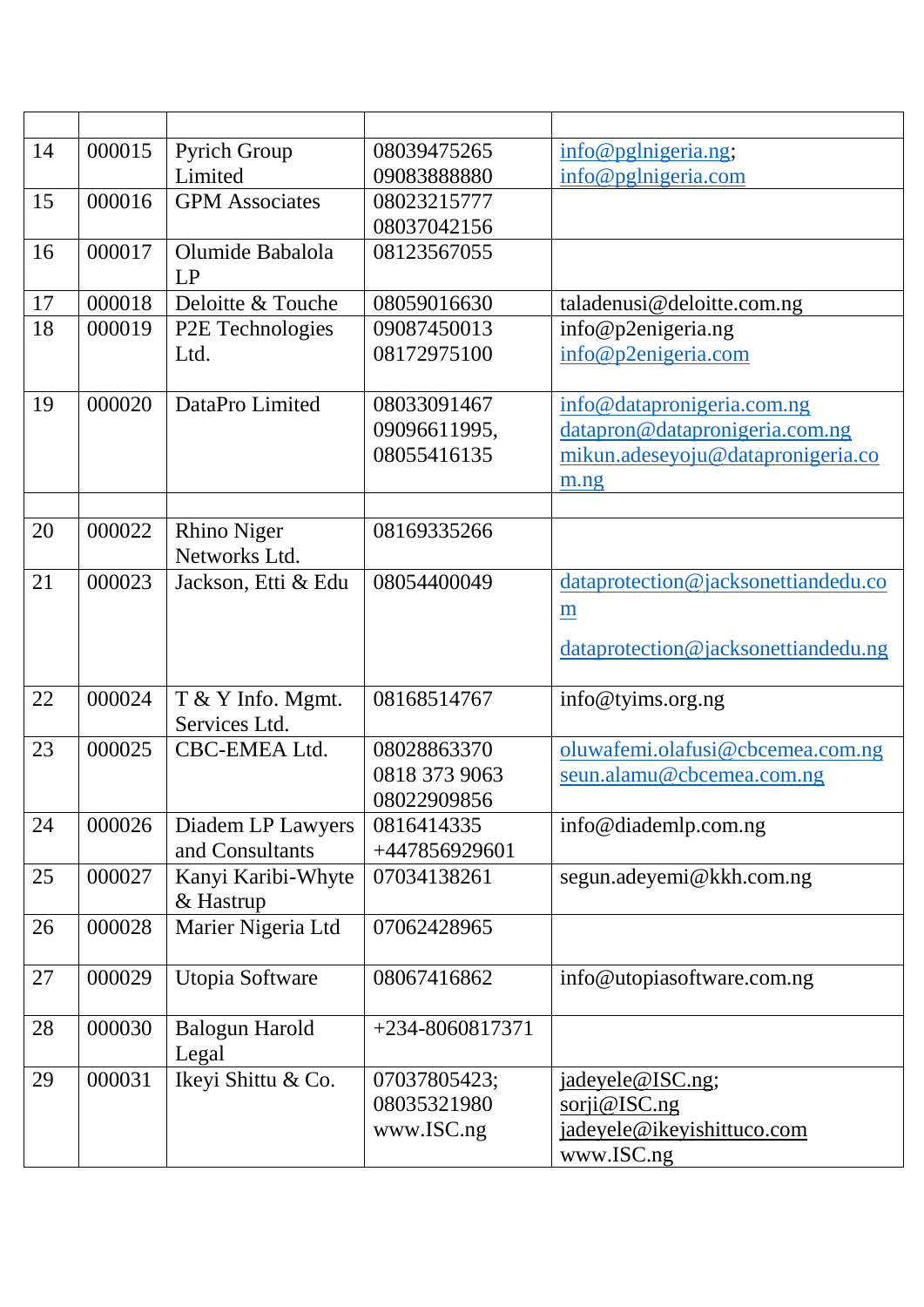| 30 | 000032 | <b>Business</b><br>Communication<br>Limited                | 08030484130                                                                    | info@bcomltd.com.ng                                                                                     |
|----|--------|------------------------------------------------------------|--------------------------------------------------------------------------------|---------------------------------------------------------------------------------------------------------|
| 31 | 000033 | Thermolinks<br><b>Concept Limited</b>                      | 08037415953                                                                    | dpco@thermolinks.ng<br>Abdul.umar@thermolinks.com                                                       |
| 32 | 000034 | <b>Dynatech Solutions</b><br><b>Systems Limited</b>        |                                                                                | ahmed@dynatech.com.ng                                                                                   |
| 33 | 000035 | Digital Encode<br>Limited                                  | +2348023316951                                                                 |                                                                                                         |
| 34 | 000036 | <b>Simmons Cooper</b><br>Partners                          | $+23421$ `81837616<br>53                                                       |                                                                                                         |
| 35 | 000037 | Digital Jewels Ltd                                         | +2348099930207                                                                 | info@digitaljewels.ng<br>adedoyino@digitaljewels.net                                                    |
| 36 | 000038 | S.P.A Ajibade &<br>CO.                                     | $+23414605091;$<br>+234 1 2703009<br>08032204371                               | lagosoffice@spaajibade.com.ng<br>jonyido@spaajibade.com<br>bscott@spaajibade.com<br>seke@spaajibade.com |
| 37 | 000039 | <b>Arcglobal Solution</b><br>Ltd                           | 08036708516<br>0908 379 6261                                                   |                                                                                                         |
| 38 | 000040 | <b>Switch Solutions</b>                                    | 08061602110                                                                    | info@switchsolutions.com.ng;<br>www.switchsolutions.com.ng                                              |
| 39 | 000041 | Aelex                                                      | $(01)$ 2793367-8,<br>4617321-3                                                 | dpco@aelexfintechcentre.ng<br>fintech@aelex.com<br>www.aelex.com                                        |
| 40 | 000042 | Pavestones Legal                                           | +2348099443540                                                                 |                                                                                                         |
| 41 | 000043 | Banwo & Ighodalo                                           | $+2348139841360;$<br>$+2348139841361;$<br>$+2348139841362;$<br>+234 8139841363 | DPT@banwo-ighodalo.com.ng<br>DPT@banwo-ighodalo.com;                                                    |
| 42 | 000044 | <b>Business</b><br>Intelligence<br><b>Technologies Ltd</b> | $+2348023140614$                                                               | ivan@bitechnologies.ng<br>www.bitechnologies.ng                                                         |
| 43 | 000045 | Olaniwun Ajayi                                             | +234 802 391 3438                                                              |                                                                                                         |
| 44 | 000046 | Ng-Unique<br><b>Resources Solutions</b><br>Limited         | 09093185055,<br>07035910831                                                    |                                                                                                         |
| 45 | 000047 | <b>Joeson Consult Ltd</b>                                  | $+2348063216925$                                                               | info@joesonconstult.com.ng<br>Joesonconsultltd@gmail.com                                                |
| 46 | 000048 | <b>TONBOFA Law</b><br>Practice                             | 012954080,<br>08022230802                                                      | www.tonbofa.ng<br>info@tonbofa.com                                                                      |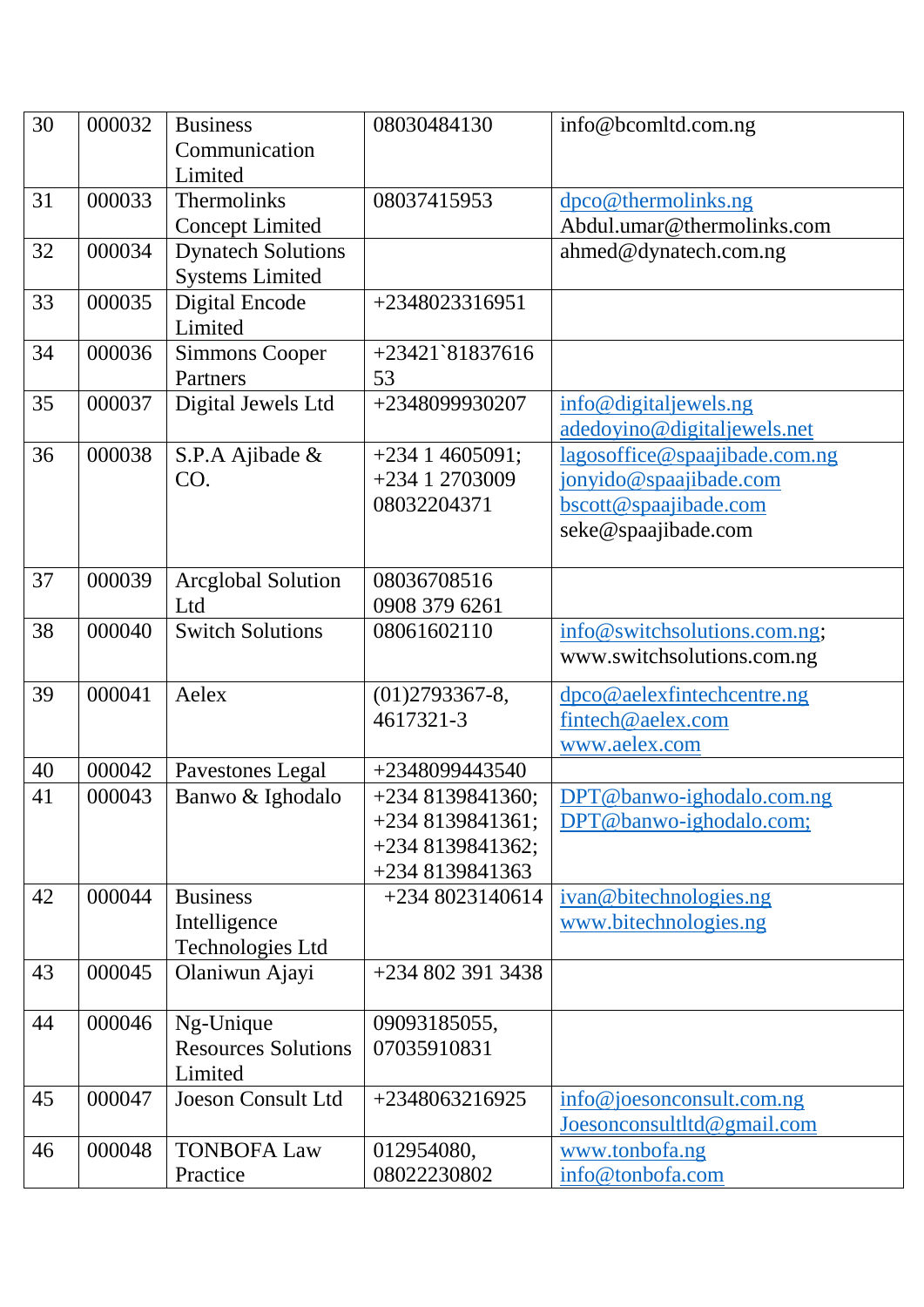|    |        |                           |                   | info@tonbofa.ng                     |
|----|--------|---------------------------|-------------------|-------------------------------------|
| 47 | 000049 | <b>Omniswift Nigeria</b>  | 07015820002       | info@omniswift.ng                   |
|    |        | Ltd                       |                   |                                     |
| 48 | 000050 | Procentric IQ Ltd         | 08036784239       |                                     |
| 49 | 000051 | Olotusquare               | 09067719044       | hello@olotusquare.com.ng            |
|    |        | <b>Solution Ltd</b>       |                   |                                     |
| 50 | 000052 | <b>Accuvice Solutions</b> | 08076404801       | umoru@accuvice.ng                   |
|    |        | Ltd                       |                   | www.accuvice.ng                     |
| 51 | 000053 | Niccom LLP                | +234 8113190110   |                                     |
| 52 | 000054 | <b>GUUT</b>               | +2348097903190    |                                     |
|    |        | Technologies              |                   |                                     |
|    |        | Limited                   |                   |                                     |
| 53 | 000055 | <b>MAXUT</b> Consulting   | 016290320         | dpco-services@maxut.ng              |
|    |        | Ltd                       | 08127479406       |                                     |
| 54 | 000056 | Mazars Nigeria            | 0805 259 7000     | Nathaniel.Oladunmomi@mazars.com.    |
|    |        |                           |                   | n <b>g</b>                          |
|    |        |                           |                   | www.mazars.com.ng                   |
| 55 | 000057 | <b>Tech Hive Advisory</b> | +23480-8787-8783  | ro@techhiveadvisory.org.ng          |
|    |        | Limited                   |                   |                                     |
| 56 | 000058 | <b>Strachan Partners</b>  | +234 1 2700722    | info@strachanpartners.ng            |
| 57 | 000059 | Mirene Global             | +234 817 117 7002 | info@mireneglobalconsults.com.ng    |
|    |        | Consults                  |                   | https://www.mireneglobalconsults.co |
|    |        |                           |                   | m.ng/                               |
| 58 | 000060 | Data Services             | +2347055340624    | tunde.balogun@dspl.com.ng           |
|    |        | <b>Protection Limited</b> |                   |                                     |
| 59 | 000061 | <b>BVS</b> Professional   | +2348125772742    | oagada@bvsprofessionals.ng          |
|    |        | Services                  |                   |                                     |
| 60 | 000062 | <b>Bloomfield Law</b>     | $+23414542130,$   |                                     |
|    |        | Practice                  | $+23414547944$    |                                     |
|    |        |                           | $+2348052362480$  |                                     |
| 61 | 000063 | 3Consulting Limited       | $+2348022913114$  | aeso@3consult.ng                    |
|    |        |                           | +2348137583861    | aolaye@3consult.ng                  |
| 62 | 000064 | Lex Sigilli               | +2348139262303    | $o$ .nwogbo@lexsigilli.com.ng       |
|    |        | Chambers                  |                   |                                     |
| 63 | 000065 | Houseafrica               |                   |                                     |
|    |        | Investment                |                   |                                     |
|    |        | &Properties Ltd           |                   |                                     |
| 64 | 000066 | Olajide Oyewole           | $(01)$ 279 3670;  | dataprotection@olajideoyewole.com.  |
|    |        | <b>LLP</b>                | 08035105112       | n <b>g</b>                          |
|    |        |                           |                   | www.olajideoyewole.com.ng           |
|    |        |                           |                   |                                     |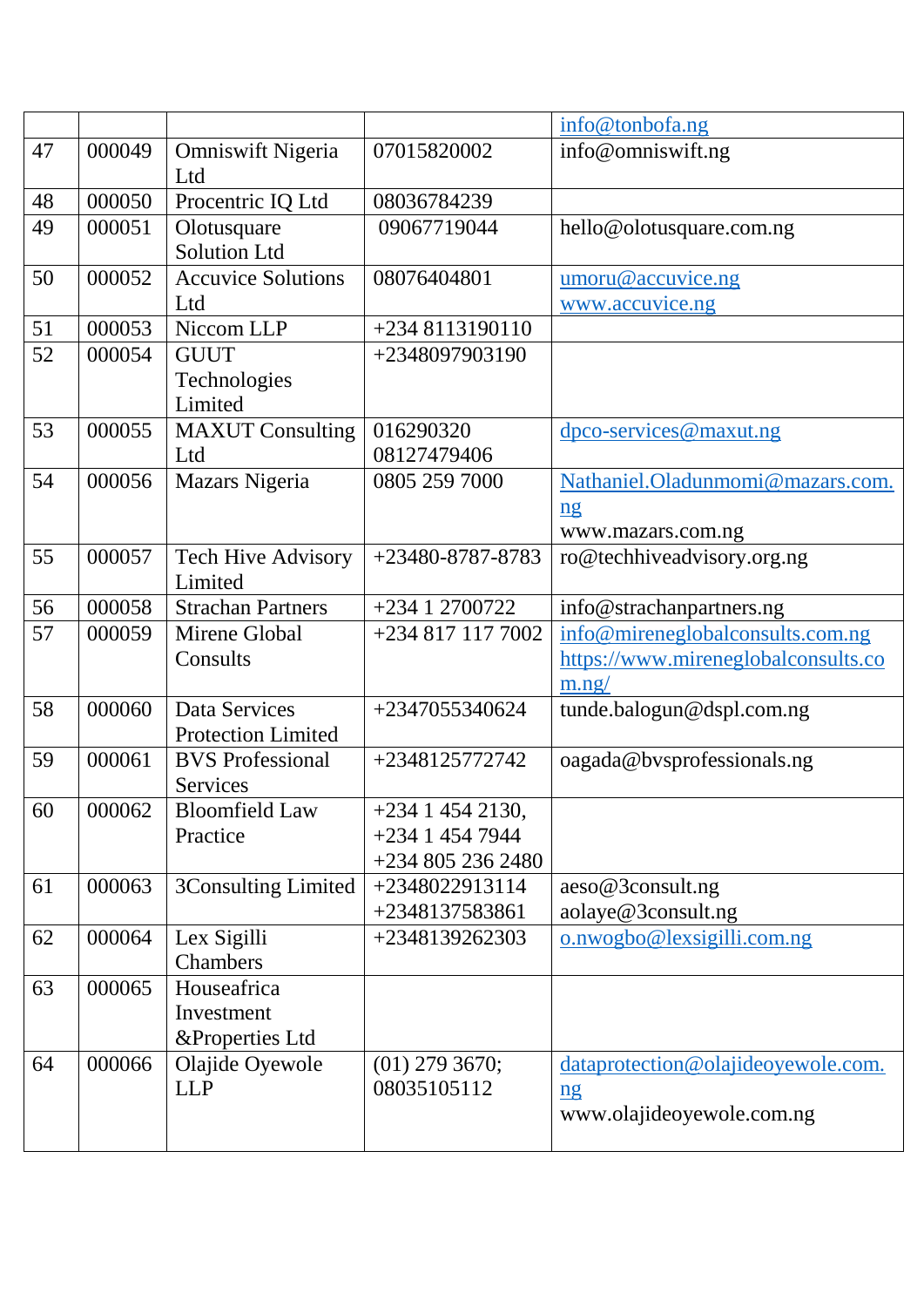| 65 | 000067 | Solola & Akpana              | +2348186864645    | dpo@sololaakpana.nginfo@sololaakp                             |
|----|--------|------------------------------|-------------------|---------------------------------------------------------------|
|    |        |                              |                   | ana.com                                                       |
| 66 | 000068 | <b>IPI Strategy Partners</b> | 09057175413       | info@ipistrategy.ng                                           |
|    |        | Ltd                          |                   | peter.uwaila@ipistrategy.ng                                   |
|    |        |                              |                   |                                                               |
| 67 | 000070 | Digiter Cyber                | +234 352 909 8997 | admin@dcs.ng                                                  |
|    |        | <b>Security (Digiter</b>     |                   |                                                               |
|    |        | Hub)                         |                   |                                                               |
| 68 | 000071 | <b>HML</b> Consulting        | 08097089316       | info@hmlconsulting.com.ng                                     |
|    |        | Limited                      |                   |                                                               |
| 69 | 000072 | Nethost Nigeria              | +2348061225803    | info@nethostnigerialimited.ng                                 |
|    |        | Limited                      |                   |                                                               |
| 70 |        | Praesidium                   | 01-2809368        | info@praesidium.ng                                            |
|    |        | Consultancy                  |                   |                                                               |
|    |        | Limited                      |                   |                                                               |
| 71 |        | Funmi Roberts &              | 0802 303 5659     | Info@funmirobertsandco.com.ng                                 |
|    |        | Co.                          |                   | funmi@funmirobertsandco.com                                   |
|    |        |                              |                   | info@funmirobertsandco.com                                    |
| 72 |        | Domineum                     | 09095577775;      | support@domineum.ng                                           |
|    |        | <b>Blockchain Solution</b>   | 08145950595       | www.domineum.ng                                               |
| 73 |        | <b>Sat-Link Limited</b>      |                   |                                                               |
| 74 |        | Ali Zubairu and              | 08034644348       | alizubairu.com.ng                                             |
|    |        | Associates                   |                   | principal@alizubairuandassociates.co                          |
|    |        |                              |                   | m                                                             |
| 75 |        | <b>Hastrup Solicitors</b>    | 07034138261       | info@hastrupsolicitors.com.ng                                 |
|    |        |                              |                   | info@hastrupsolicitors.com                                    |
| 76 |        | Ibrahim Abdullahi            | 08033681014       | abdulwahed_ib@iacharteredaccounta                             |
|    |        | $&$ Co                       |                   | nts.com.ng                                                    |
| 77 |        | <b>Dataworks</b>             | 0817 510 1303     | ade.adedeji@dataworks.ng                                      |
|    |        | Analytics &                  | 0706 518 0376     | ade.adedeji@datawks.com                                       |
|    |        | Consultancy                  |                   |                                                               |
|    |        | Services Ltd                 |                   |                                                               |
| 78 |        | Goldwyns                     |                   |                                                               |
|    |        | (Chartered                   |                   |                                                               |
|    |        | Accountants)                 |                   |                                                               |
| 79 |        | <b>Tros Technologies</b>     | 0818 775 7792     |                                                               |
|    |        | Limited                      | 0815 715 1011     | hello@trostechnologies.com.ng<br>ndpr@trostechnologies.com.ng |
|    |        |                              | 01-229 3005       |                                                               |
|    |        |                              |                   | hello@trostechnologies.com                                    |
|    |        |                              | 01-630 9573       |                                                               |
| 80 |        | <b>Tactful Consults Ltd</b>  | 07012929148       | info@tactfulconsult.ng                                        |
|    |        |                              | 08141914361       |                                                               |
| 81 |        | Digital Jac Limited          | 08023127518       | dpo@digitaljac.com.ng                                         |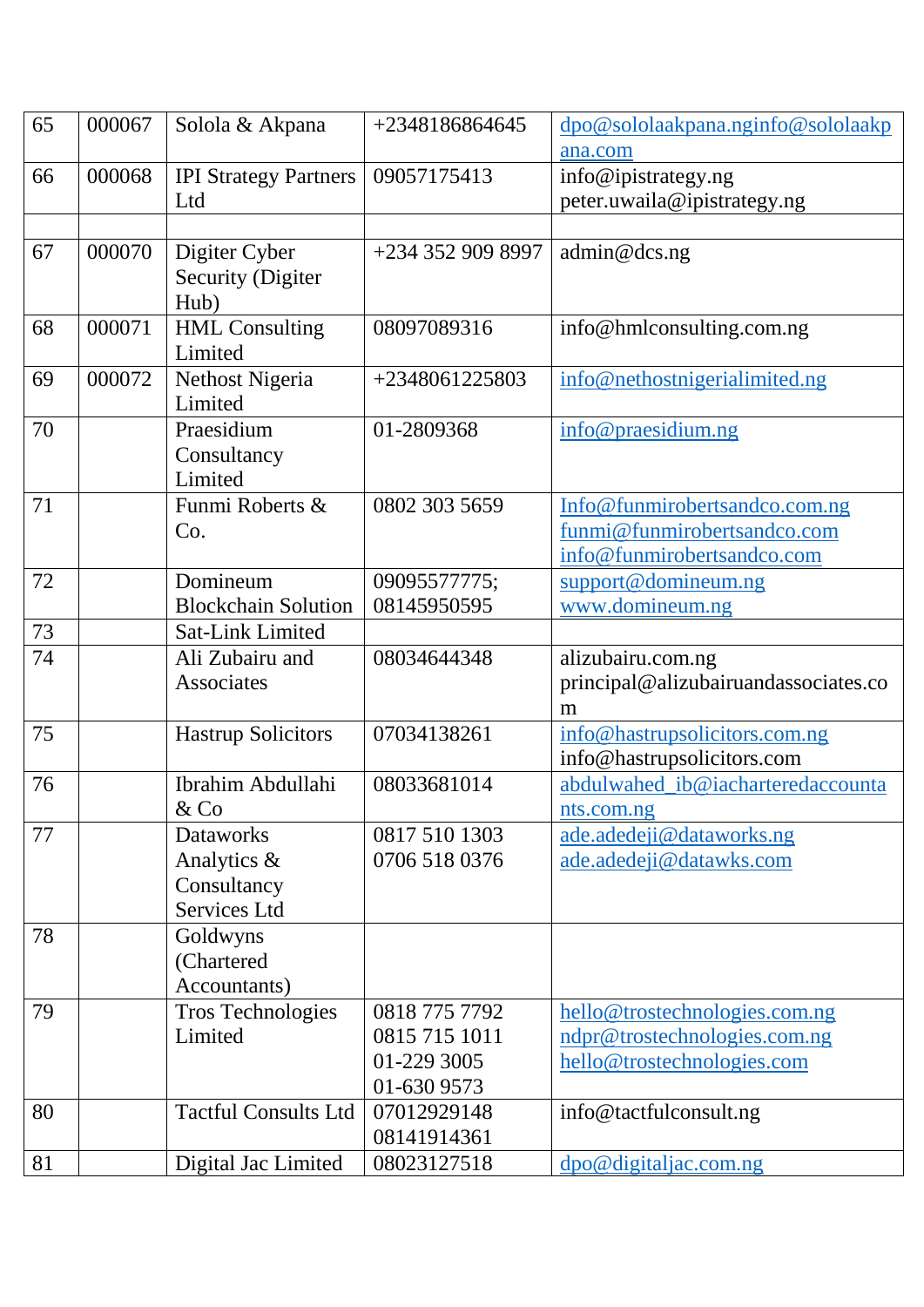|    |                            | 07033238515   | info@digitaljac.com.ng             |
|----|----------------------------|---------------|------------------------------------|
| 82 | Hamu Legal                 | 0806 534 5637 | saadatu@hamulegal.ng               |
|    |                            |               | saadatu@hamulegal.com              |
|    |                            |               | People@hamulegal.com               |
|    |                            |               | chukwuma@hamulegal.ng              |
| 83 | <b>Syslink Ltd</b>         | 07068834900   |                                    |
| 84 | <b>Upperlink Limited</b>   |               |                                    |
| 85 | Yemi Odebunmi &            | 08091669682   | $\cos \omega$ youn.ng              |
|    | Co. (Chartered             |               |                                    |
|    | Accountants)               |               |                                    |
| 86 | <b>Right Click IT</b>      |               | Ilu.muhammad@rightclicksolutions.c |
|    | Solutions &                |               | om.ng                              |
|    | Services Ltd               |               |                                    |
| 87 | <b>Infoprive Service</b>   | 08030679474   | advisory@infoprive.com.ng          |
|    | Limited                    | 08077890714   | info@infoprive.com                 |
| 88 | Sapphire Dynamic           |               |                                    |
|    | <b>Solutions Limited</b>   |               |                                    |
| 89 | <b>Computer Audit</b>      |               |                                    |
|    | Control and Security       |               |                                    |
|    | (CACS) Associates          |               |                                    |
| 90 | Quomodo Systems            |               |                                    |
|    | Limited                    |               |                                    |
| 91 | Cyber Immune               | 0908 511 1126 | dpco@shelt.ng                      |
|    | Limited                    |               | wbouabssi@shelt.com                |
| 92 | Tolu Akin-                 |               | transform@valuesoft.ng             |
|    | Olugbemi and Co            |               |                                    |
| 93 | LeishTon                   | 07068200233   | mcleish.otuedon@boardgov.com.ng    |
|    | Consulting $&$             | 08033512955   | set@boardgov.com.ng                |
|    | BoardGov Ltd.              |               | set@leishton.com                   |
|    |                            |               | set@leishtonacademy.com            |
| 94 | <b>Ethnos IT Solutions</b> | 08093560828   | grc@ethnos.com.ng                  |
|    | Ltd.                       |               |                                    |
| 95 | <b>Harixm Solutions</b>    | 08079770283   | ismail.haruna@harixmsolutions.com. |
|    |                            | 08032073426   | $\overline{\mathbf{n}}\mathbf{g}$  |
|    |                            |               | info@harixmsolutions.com.ng        |
| 96 | Aliyu Abubakar &           | 08032585847   |                                    |
|    | Co.                        |               |                                    |
| 97 | Stephen Alaekwe &          |               |                                    |
|    | Co                         |               |                                    |
| 98 | <b>GH</b> Solicitors       | 08032284765   | info@ghsolicitors.ng               |